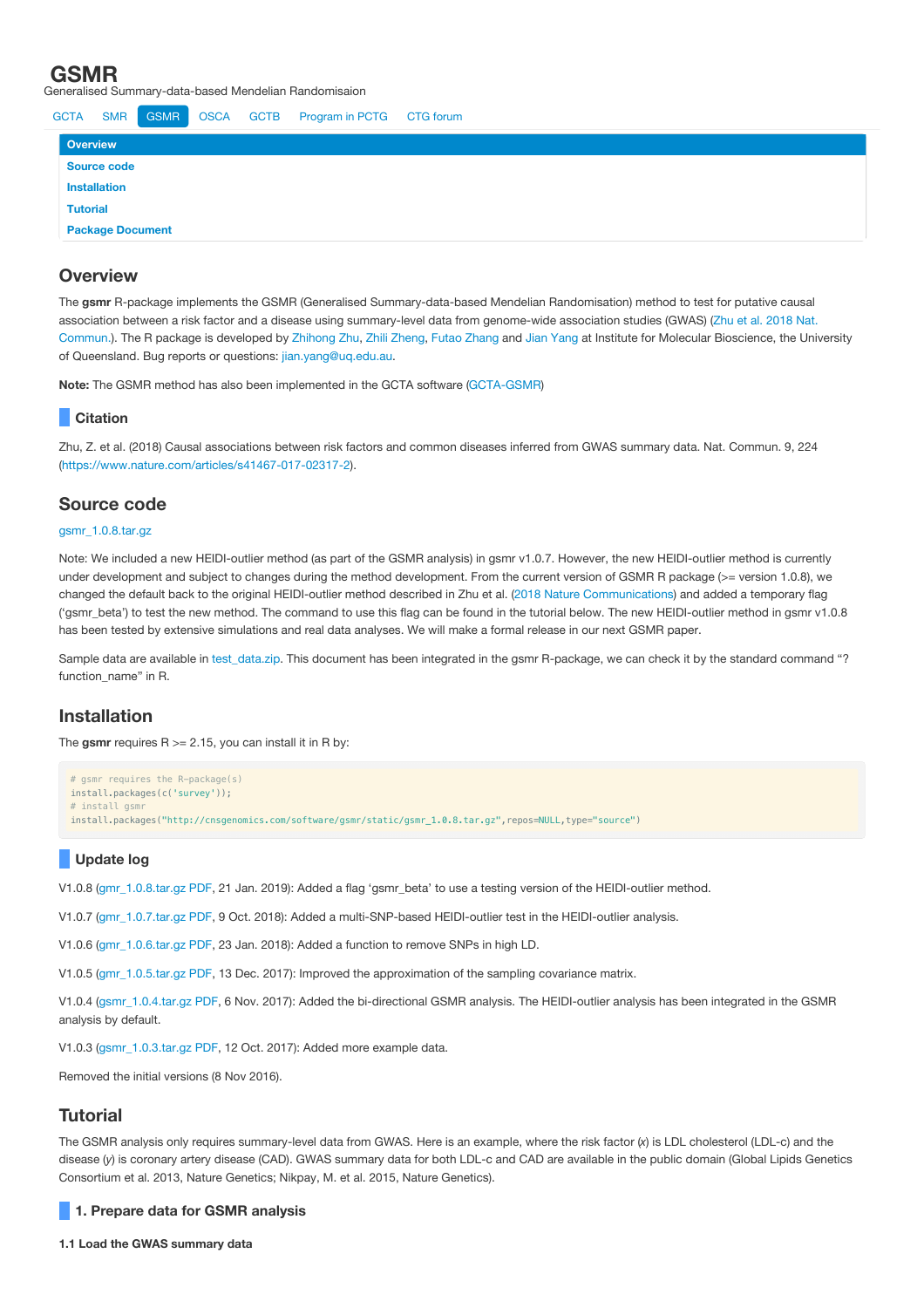library("gsmr") data("gsmr") head(gsmr\_data)

| ## 1 rs10903129 A G 0.45001947 -0.0328 0.0037 3.030e-17 169920.0 0.008038<br>## 2 rs12748152 T C 0.08087758 0.0499 0.0066 3.209e-12 172987.5 0.013671<br>## 3 rs11206508 A G 0.14396988 0.0434 0.0055 2.256e-14 172239.0 0.030222<br>## 4 rs11206510 C T 0.19128911 -0.0831 0.0050 2.380e-53 172812.0 -0.074519<br>## 5 rs10788994 T C 0.18395430 0.0687 0.0049 8.867e-41 172941.9 0.038267<br>## 6  rs529787  G  C  0.19713099 -0.0553  0.0052  8.746e-24  161969.0  0.001707<br>## bzy se bzy pval bzy n<br>## 1 0.0092442 0.3845651000 184305<br>## 2 0.0185515 0.4611690000 184305<br>## 3 0.0141781 0.0330400000 184305<br>## 4 0.0133438 0.0000000234 184305<br>## 5 0.0118752 0.0012711000 184305 |
|----------------------------------------------------------------------------------------------------------------------------------------------------------------------------------------------------------------------------------------------------------------------------------------------------------------------------------------------------------------------------------------------------------------------------------------------------------------------------------------------------------------------------------------------------------------------------------------------------------------------------------------------------------------------------------------------------------|
|                                                                                                                                                                                                                                                                                                                                                                                                                                                                                                                                                                                                                                                                                                          |
|                                                                                                                                                                                                                                                                                                                                                                                                                                                                                                                                                                                                                                                                                                          |
|                                                                                                                                                                                                                                                                                                                                                                                                                                                                                                                                                                                                                                                                                                          |
|                                                                                                                                                                                                                                                                                                                                                                                                                                                                                                                                                                                                                                                                                                          |
|                                                                                                                                                                                                                                                                                                                                                                                                                                                                                                                                                                                                                                                                                                          |
|                                                                                                                                                                                                                                                                                                                                                                                                                                                                                                                                                                                                                                                                                                          |
|                                                                                                                                                                                                                                                                                                                                                                                                                                                                                                                                                                                                                                                                                                          |
|                                                                                                                                                                                                                                                                                                                                                                                                                                                                                                                                                                                                                                                                                                          |
|                                                                                                                                                                                                                                                                                                                                                                                                                                                                                                                                                                                                                                                                                                          |
|                                                                                                                                                                                                                                                                                                                                                                                                                                                                                                                                                                                                                                                                                                          |
|                                                                                                                                                                                                                                                                                                                                                                                                                                                                                                                                                                                                                                                                                                          |
|                                                                                                                                                                                                                                                                                                                                                                                                                                                                                                                                                                                                                                                                                                          |
| ## 6 0.0135491 0.8997431000 184305                                                                                                                                                                                                                                                                                                                                                                                                                                                                                                                                                                                                                                                                       |

### dim(gsmr\_data)

### ## [1] 188 12

This is the input format for the GSMR analysis. In this data set, there are 188 near-independent SNPs associated with LDL-c at a genome-wide significance level (i.e. p < 5e-8).

- SNP: the genetic instrument
- a1: effect allele
- a2: the other allele
- a1 freq: frequency of a1
- bzx: the effect size of a1 on risk factor
- bzx\_se: standard error of bzx
- bzx\_pval: p value for bzx
- bzx\_n: per-SNP sample size of GWAS for the risk factor
- bzy: the effect size of a1 on disease
- bzy se: standard error of bzy
- bzy\_pval: p value for bzy
- bzy\_n: per-SNP sample size of GWAS for the disease

#### **1.2 Estimate the LD correlation matrix**

# Save the genetic variants and effect alleles in a text file using R

- write.table(gsmr\_data[,c(1,2)], "gsmr\_example\_snps.allele", col.names=F, row.names=F, quote=F)
- # Extract the genotype data from a GWAS dataset using GCTA
- gcta64 --bfile gsmr\_example --extract gsmr\_example\_snps.allele --update-ref-allele gsmr\_example\_snps.allele --recode --out gsmr\_example

Note: the two steps above guarantee that the LD correlations are calculated based on the effect alleles for the SNP effects.

```
# Estimate LD correlation matrix using R
snp_coeff_id = scan("gsmr_example.xmat.gz", what="", nlines=1)
snp_coeff = read.table("gsmr_example.xmat.gz", header=F, skip=2)
```

```
# Match the SNP genotype data with the summary data
snp_id = Reduce(intersect, list(gsmr_data$SNP, snp_coeff_id))
gsmr_data = gsmr_data[match(snp_id, gsmr_data$SNP),]
snp_order = match(snp_id, snp_coeff_id)
snp_coeff_id = snp_coeff_id[snp_order]
snp_coeff = snp_coeff[, snp_order]
```

```
# Calculate the LD correlation matrix
ldrho = cor(snp_coeff)
```
# Check the size of the correlation matrix and double-check if the order of the SNPs in the LD correlation matrix is consistent with that in the GWAS summary data  $colnames(ldrho) = rownames(ldrho) = snp-coeffid$ 

dim(ldrho)

### ## [1] 188 188

# Show the first 5 rows and columns of the matrix ldrho[1:5,1:5]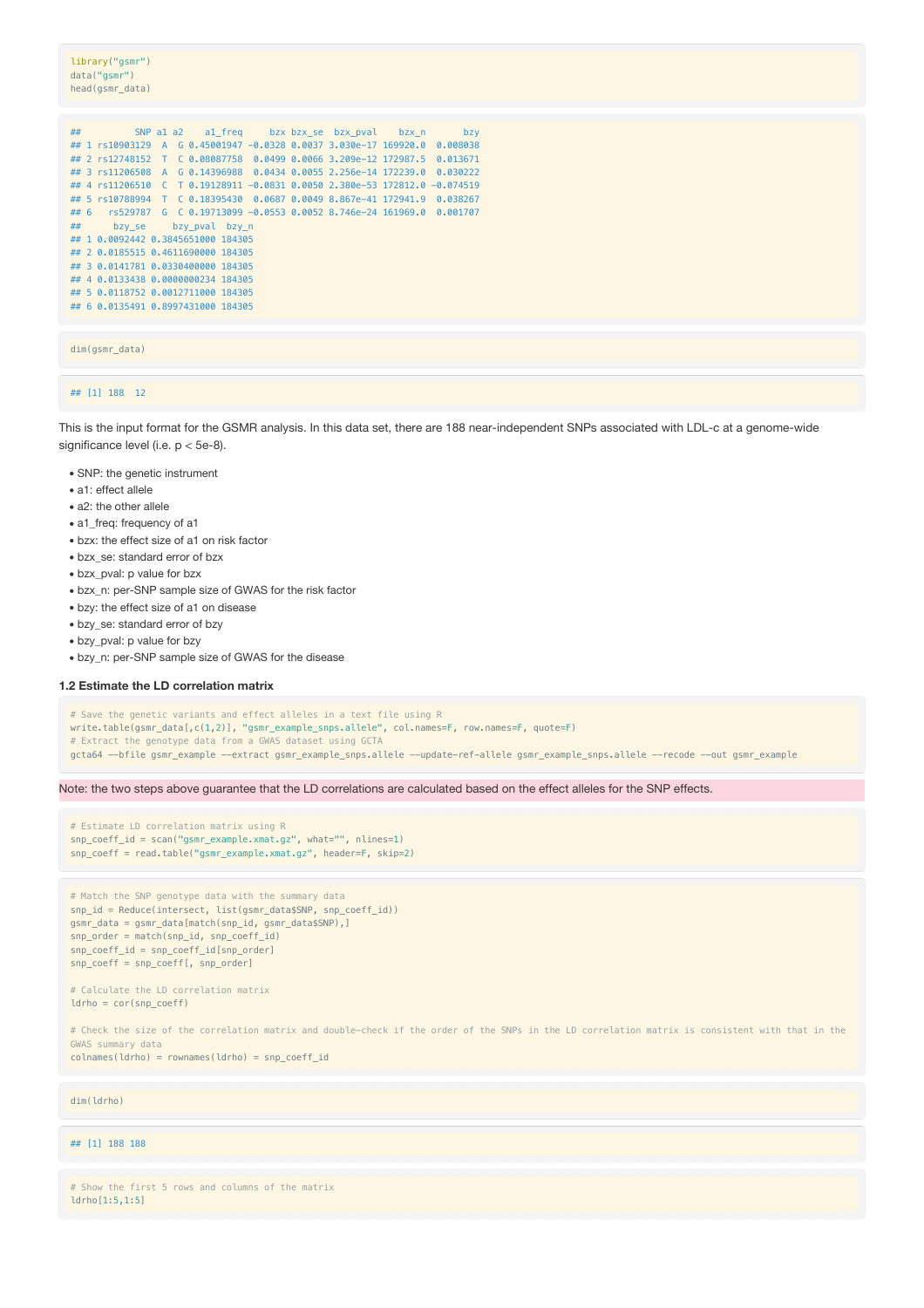```
## rs10903129 rs12748152 rs11206508 rs11206510
## rs10903129 1.000000000 -0.0045378845 0.008066621 -0.01372112
## rs12748152 -0.004537884 1.0000000000 -0.006687181 0.00445927
## rs11206508 0.008066621 -0.0066871806 1.000000000 -0.21125757
## rs11206510 -0.013721120 0.0044592696 -0.211257567 1.00000000
## rs10788994 -0.023444710 0.0003629201 0.051259343 -0.18427062
## rs10788994
## rs10903129 -0.0234447102
## rs12748152 0.0003629201
## rs11206508 0.0512593434
## rs11206510 -0.1842706205
## rs10788994 1.0000000000
```
Note: all the analyses implemented in this R-package only require the summary data (e.g. "gsmr\_data") and the LD correlation matrix (e.g. "ldrho") listed above.

## **2. Standardization**

This is an optional process. If the risk factor was not standardised in GWAS, the effect sizes can be scaled using the method below. Note that this process requires allele frequencies, z-statistics and sample size. After scaling, bzx is interpreted as the per-allele effect of a SNP on the exposure in standard deviation units.

```
snpfreq = gsmr_data$a1_freq # allele frequencies of the SNPs
bzx = asmr data$bzx # effects of the instruments on risk factor
bzx_se = gsmr_data$bzx_se # standard errors of bzx
bzx_n = gsmr_data$bzx_n # GWAS sample size for the risk factor
std_zx = std_effect(snpfreq, bzx, bzx_se, bzx_n) # perform standardisation
gsmr_data$std_bzx = std_zx$b # standardized bzx
gsmr_data$std_bzx_se = std_zx$se # standardized bzx_se
head(gsmr_data)
```

```
## SNP a1 a2 a1_freq bzx bzx_se bzx_pval bzx_n bzy
## 1 rs10903129 A G 0.45001947 -0.0328 0.0037 3.030e-17 169920.0 0.008038
## 2 rs12748152 T C 0.08087758 0.0499 0.0066 3.209e-12 172987.5 0.013671
## 3 rs11206508 A G 0.14396988 0.0434 0.0055 2.256e-14 172239.0 0.030222
## 4 rs11206510 C T 0.19128911 -0.0831 0.0050 2.380e-53 172812.0 -0.074519
## 5 rs10788994 T C 0.18395430 0.0687 0.0049 8.867e-41 172941.9 0.038267
## 6 rs529787 G C 0.19713099 -0.0553 0.0052 8.746e-24 161969.0 0.001707
## bzy_se bzy_pval bzy_n std_bzx std_bzx_se
## 1 0.0092442 0.3845651000 184305 -0.03055942 0.003447252
## 2 0.0185515 0.4611690000 184305 0.04713698 0.006234550
## 3 0.0141781 0.0330400000 184305 0.03829018 0.004852442
## 4 0.0133438 0.0000000234 184305 -0.07181919 0.004321251
## 5 0.0118752 0.0012711000 184305 0.06149455 0.004386074
## 6 0.0135491 0.8997431000 184305 -0.04695042 0.004414868
```
## **3. GSMR analysis**

This is the main analysis of this R-package. It uses SNPs associated with the risk factor (e.g. at p < 5e-8) as the instruments to test for putative causal effect of the risk factor on the disease. The analysis involves a step that uses the HEIDI-outlier approach to remove SNPs that have effects on both the risk factor and the disease because of pleiotropy.

```
bzx = gsmr_data$std_bzx # SNP effects on the risk factor
bzx_se = gsmr_data$std_bzx_se # standard errors of bzx
bzx_pval = gsmr_data$bzx_pval # p-values for bzx
bzw = asmr data$bzy # SNP effects on the disease
bzy_se = gsmr_data$bzy_se # standard errors of bzy
bzy_pval = gsmr_data$bzy_pval # p-values for bzy
n_{ref} = 7703 # Sample size of the reference sample
gwas_thresh = 5e-8 # GWAS threshold to select SNPs as the instruments for the GSMR analysis
single_snp_heidi_thresh = 0.01 # p-value threshold for single-SNP-based HEIDI-outlier analysis
multi_snp_heidi_thresh = 0.01 # p-value threshold for multi-SNP-based HEIDI-outlier analysis
nsnps_thresh = 10 # the minimum number of instruments required for the GSMR analysis
heidi_outlier_flag = T # flag for HEIDI-outlier analysis
ld_r-thresh = 0.05 # LD r2 threshold to remove SNPs in high LD
ld_fdr_thresh = 0.05 # FDR threshold to remove the chance correlations between the SNP instruments
gsmr_beta = 0 # 0 - the original HEIDI-outlier method; 1 - the new HEIDI-outlier method that is currently under development
gsmr_results = gsmr(bzx, bzx_se, bzx_pval, bzy, bzy_se, bzy_pval, ldrho, snp_coeff_id, n_ref, heidi_outlier_flag, gwas_thresh, single_snp_heidi_t
hresh, multi snp_heidi_thresh, nsnps_thresh, ld_r2_thresh, ld_fdr_thresh, gsmr_beta) # GSMR analysis
filtered_index=gsmr_results$used_index
cat("The estimated effect of the exposure on outcome: ",gsmr_results$bxy)
```
## The estimated effect of the exposure on outcome: 0.4322395

cat("Standard error of bxy: ",gsmr\_results\$bxy\_se)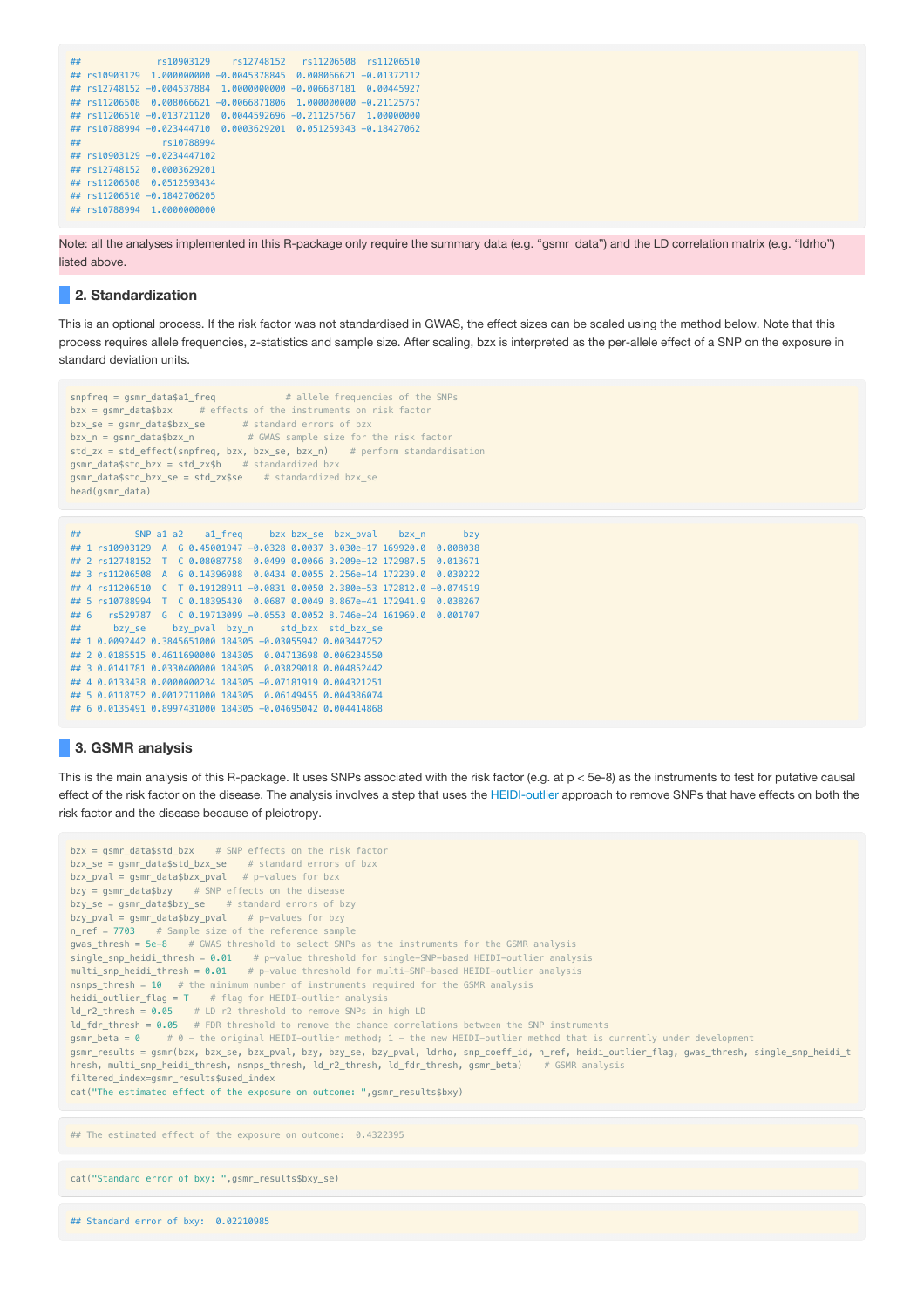

## **4. Bi-directional GSMR analysis**

The script below runs bi-directional GSMR analyses, i.e. a forward-GSMR analysis as described above and a reverse-GSMR analysis that uses SNPs associated with the disease (e.g. at p < 5e-8) as the instruments to test for putative causal effect of the disease on risk factor.

gsmr\_results = bi\_gsmr(bzx, bzx\_se, bzx\_pval, bzy, bzy\_se, bzy\_pval, ldrho, snp\_coeff\_id, n\_ref, heidi\_outlier\_flag, gwas\_thresh, single\_snp\_heid i\_thresh, multi\_snp\_heidi\_thresh, nsnps\_thresh, ld\_r2\_thresh, ld\_fdr\_thresh) # GSMR analysis cat("Effect of risk factor on disease: ",gsmr\_results\$forward\_bxy) ## Effect of risk factor on disease: 0.4322395 cat("Standard error of bxy in the forward-GSMR analysis: ",gsmr\_results\$forward\_bxy\_se) ## Standard error of bxy in the forward-GSMR analysis: 0.02210985 cat("P-value of bxy in the forward-GSMR analysis: ", gsmr\_results\$forward\_bxy\_pval) ## P-value of bxy in the forward-GSMR analysis: 4.15454e-85 cat("Effect of disease on risk factor: ",gsmr\_results\$reverse\_bxy) ## Effect of disease on risk factor: -0.02739421 cat("Standard error of bxy in the reverse-GSMR analysis: ",gsmr\_results\$reverse\_bxy\_se) ## Standard error of bxy in the reverse-GSMR analysis: 0.009551025 cat("P-value of bxy in the reverse-GSMR analysis: ", gsmr\_results\$reverse\_bxy\_pval) ## P-value of bxy in the reverse-GSMR analysis: 0.004128198

**5. Visualization**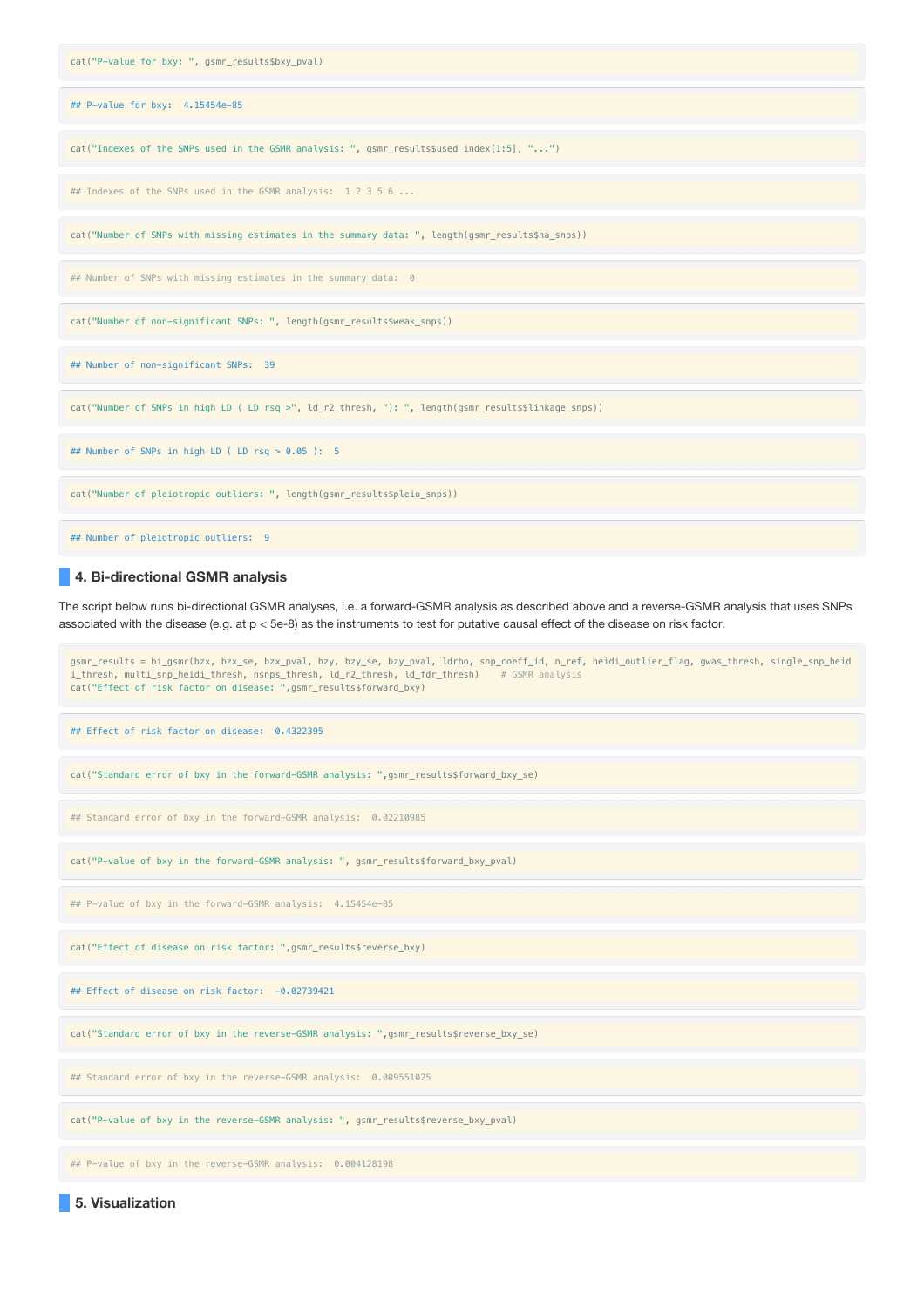```
effect_col = colors()[75]
vals = c(bzx[filtered_index]-bzx_se[filtered_index], bzx[filtered_index]+bzx_se[filtered_index])
xmin = min(vals); xmax = max(vals)vals = c(bzy[filtered_index]-bzy_se[filtered_index], bzy[filtered_index]+bzy_se[filtered_index])
ymin = min(vals); ymax = max(vals)
par(mar=c(5,5,4,2))
plot(bzx[filtered_index], bzy[filtered_index], pch=20, cex=0.8, bty="n", cex.axis=1.1, cex.lab=1.2,
       col=effect_col, xlim=c(xmin, xmax), ylim=c(ymin, ymax),
       xlab=expression(LDL~cholesterol~(italic(b[zx]))),
       ylab=expression(Coronary~artery~disease~(italic(b[zy]))))
abline(0, gsmr_results$forward_bxy, lwd=1.5, lty=2, col="dim grey")
nsnps = length(bzx[filtered_index])
for( i in 1:nsnps ) \{# x axis
    xstart = bzx[filtered_index [i]] - bzx_se[filtered_index[i]]; xend = bzx[filtered_index[i]] + bzx_se[filtered_index[i]]
    ystart = bzy[filtered_index[i]]; yend = bzy[filtered_index[i]]
   segments(xstart, ystart, xend, yend, lwd=1.5, col=effect_col)
    # y axis
    xstart = bzx[filtered_index[i]]; xend = bzx[filtered_index[i]]
    ystart = bzy[filtered_index[i]] - bzy_se[filtered_index[i]]; yend = bzy[filtered_index[i]] + bzy_se[filtered_index[i]]
    segments(xstart, ystart, xend, yend, lwd=1.5, col=effect_col)
}
```


# **Package Document**

## **bi\_gsmr**

Bi-directional GSMR analysis is composed of a forward-GSMR analysis and a reverse-GSMR analysis that uses SNPs associated with the disease (e.g. at < 5e-8) as the instruments to test for putative causal effect of the disease on the risk factor.

### **Usage**

bi\_gsmr(bzx, bzx\_se, bzx\_pval, bzy, bzy\_se, bzy\_pval, ldrho, snpid, heidi\_outlier\_flag=T, gwas\_thresh=5e-8, single\_snp\_heidi\_thresh=0.01, multi\_snp \_heidi\_thresh=0.01, nsnps\_thresh=10, ld\_r2\_thresh=0.05, ld\_fdr\_thresh=0.05)

| Arguments |                                    |
|-----------|------------------------------------|
| bzx       | vector, SNP effects on risk factor |
| bzx_se    | vector, standard errors of bzx     |
| bzx_pval  | vector, p values for bzx           |
| bzy       | vector, SNP effects on disease     |
| bzy_se    | vector, standard errors of bzy     |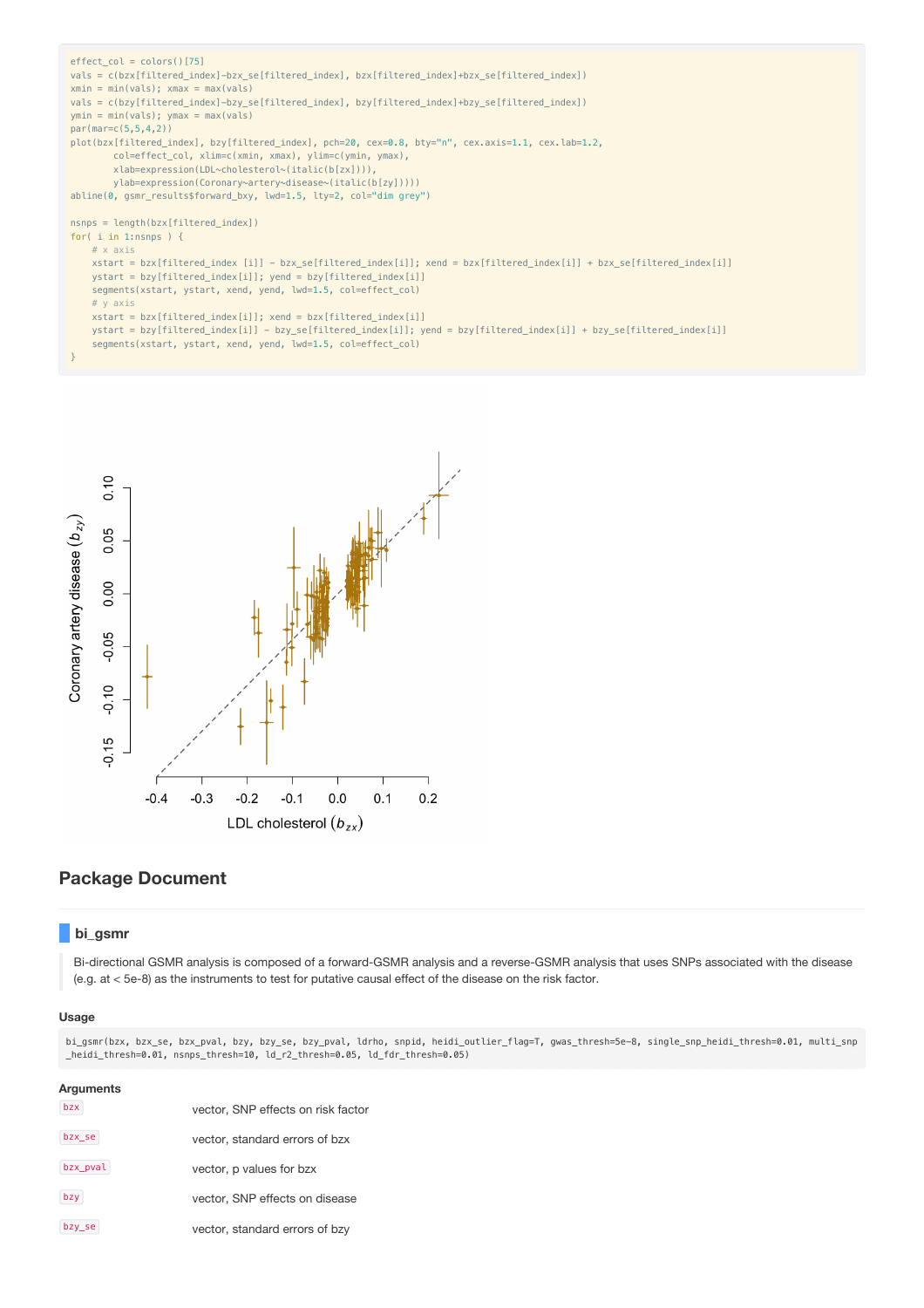| bzy_pval           | vector, p values for bzy                                                                                                              |
|--------------------|---------------------------------------------------------------------------------------------------------------------------------------|
| ldrho              | LD correlation matrix of the SNPs                                                                                                     |
| snpid              | genetic instruments                                                                                                                   |
| $n_{ref}$          | sample size of the reference sample                                                                                                   |
| heidi_outlier_flag | flag for HEIDI-outlier analysis                                                                                                       |
| gwas_thresh        | threshold p-value to select instruments from GWAS for risk factor                                                                     |
|                    | single_snp_heidi_thresh p-value threshold for single-SNP-based HEIDI-outlier analysis                                                 |
|                    | multi_snp_heidi_thresh p-value threshold for multi-SNP-based HEIDI-outlier analysis                                                   |
| nsnps_thresh       | the minimum number of instruments required for the GSMR analysis (we do not recommend users to set this number smaller<br>than $10$ ) |
| ld_r2_thresh       | LD r2 threshold to remove SNPs in high LD                                                                                             |
| ld_fdr_thresh      | FDR threshold to remove the chance correlations between SNP instruments                                                               |

### **Value**

Estimate of causative effect of risk factor on disease (forward\_bxy), the corresponding standard error (forward\_bxy\_se), p-value (forward\_bxy\_pval) and SNP index (forward\_index), and estimate of causative effect of disease on risk factor (reverse\_bxy), the corresponding standard error (reverse\_bxy\_se), p-value (reverse bxy pval), SNP index (reverse index), SNPs with missing values, with non-significant p-values and those in LD.

### **Examples**

```
data("gsmr")
gsmr_result = bi_gsmr(gsmr_data$bzx, gsmr_data$bzx_se, gsmr_data$bzx_pval, gsmr_data$bzy, gsmr_data$bzy_se, gsmr_data$bzy_pval, ldrho, gsmr_data$
SNP, n_ref, T, 5e-8, 0.01, 0.01, 10, 0.05, 0.05)
```
## **gsmr**

GSMR (Generalised Summary-data-based Mendelian Randomisation) is a flexible and powerful approach that utilises multiple genetic instruments to test for causal association between a risk factor and disease using summary-level data from independent genome-wide association studies.

### **Usage**

gsmr(bzx, bzx\_se, bzx\_pval, bzy, bzy\_se, ldrho, snpid, heidi\_outlier\_flag=T, gwas\_thresh=5e-8, single\_heidi\_thresh=0.01, multi\_heidi\_thresh=0.01, n snps\_thresh=10, ld\_r2\_thresh=0.05, ld\_fdr\_thresh=0.05)

| Arguments          |                                                                                                                                                                                                                                 |
|--------------------|---------------------------------------------------------------------------------------------------------------------------------------------------------------------------------------------------------------------------------|
| bzx                | vector, SNP effects on risk factor                                                                                                                                                                                              |
| bzx_se             | vector, standard errors of bzx                                                                                                                                                                                                  |
| bzx_pval           | vector, p values for bzx                                                                                                                                                                                                        |
| bzy                | vector, SNP effects on disease                                                                                                                                                                                                  |
| bzy_se             | vector, standard errors of bzy                                                                                                                                                                                                  |
| ldrho              | LD correlation matrix of the SNPs                                                                                                                                                                                               |
| snpid              | genetic instruments                                                                                                                                                                                                             |
| $n$ _ref           | sample size of the reference sample                                                                                                                                                                                             |
| heidi_outlier_flag | flag for HEIDI-outlier analysis                                                                                                                                                                                                 |
| gwas_thresh        | threshold p-value to select instruments from GWAS for risk factor                                                                                                                                                               |
| nsnps_thresh       | the minimum number of instruments required for the GSMR analysis (we do not recommend users to set this number smaller than<br>10)                                                                                              |
| ld_r2_thresh       | LD r2 threshold to remove SNPs in high LD                                                                                                                                                                                       |
| ld_fdr_thresh      | FDR threshold to remove the chance correlations between SNP instruments                                                                                                                                                         |
| gsmr_beta          | GSMR beta version, including a new HEIDI-outlier method (used in a GSMR analysis) that is currently under development and<br>subject to future changes, 1 - the new HEIDI-outlier method, 2 - the original HEIDI-outlier method |

single\_heidi\_thresh p-value threshold for single-SNP-based HEIDI-outlier analysis